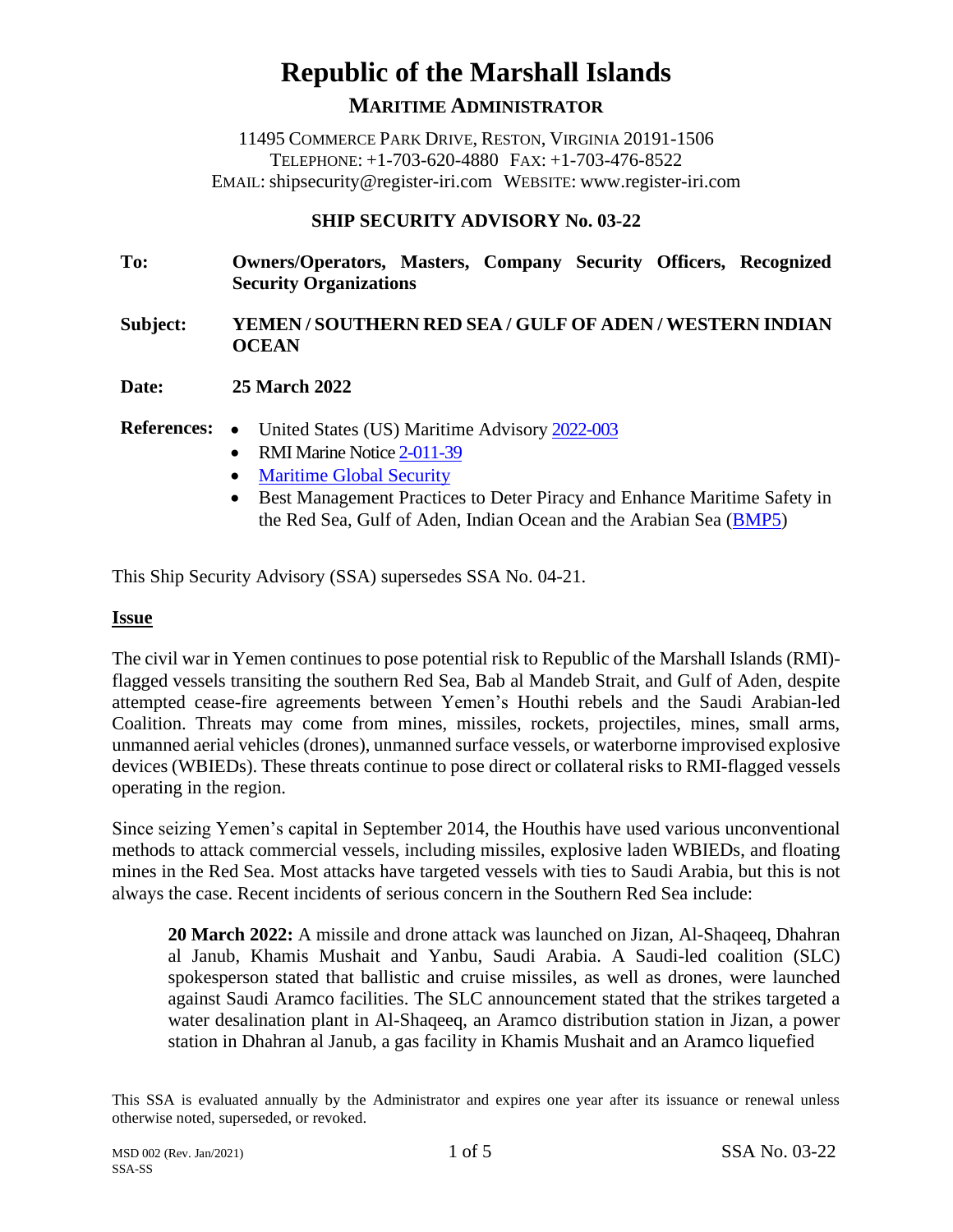natural gas plant in Yanbu. The SLC claimed to have intercepted and destroyed a ballistic missile and nine drones. A Houthi military spokesman claimed responsibility for the attacks. (*Source: Risk Intelligence*)

**05 March 2022:** The US Navy's Fifth Fleet reported that a missile had been fired into the Red Sea by Houthi rebels. A spokesperson for the US Navy said, "Although maritime traffic was not impacted in this instance, these actions are destabilizing and present a danger to all vessels transiting a critical international waterway." (*Source: Risk Intelligence*)

**26 February 2022:** Pro-Hadi government (Yemeni) naval forces claimed they destroyed two WBIEDs or so-called 'drone boats' north of Hodeida, Yemen in the southern Red Sea. (*Source: Risk Intelligence*)

**17 February 2022:** The Saudi-led coalition reportedly destroyed a WBIED off Hodeida, Yemen in the southern Red Sea. (*Source: Risk Intelligence*)

**21 January 2022:** According to media reports citing both Houthi and SLC sources, a large airstrike targeted various infrastructure installations in and around the port city of Hodeida, Yemen. A widespread disruption of electrical power and internet access has been reported as a result. (*Source: Risk Intelligence*)

**02 January 2022:** Houthi rebels attacked and seized the RWABEE, an Emerati-flagged cargo ship 23 nautical off Yemen's Ras Isa terminal. A spokesperson for the Saudi-led coalition fighting the rebels, said the RWABEE was carrying a Saudi field hospital back from the Yemeni island of Socotra to the Saudi port of Jizan when it was hijacked along with 11 seafarers. (*Source: Risk Intelligence*)

**06 October 2021:** Multiple airstrikes by the Saudi-led coalition was reported in Northern Yemen near As Salif and Balif. According to Saudi media the strikes disrupted three WBIEDs that were "ready for imminent attack." (*Source: Risk Intelligence*)

**20 September 2021:** Two WBIEDs were reportedly destroyed by SLC forces off Saleef, Yemen. (*Source: Risk Intelligence*)

Although piracy incidents have significantly decreased in this region over the past few years, piracy, armed robbery, and terrorism still pose a serious threat in the Gulf of Aden and Horn of Africa region. Updated incident details are available through the US Office of Naval Intelligence [\(ONI\)](https://www.oni.navy.mil/News/Shipping-Threat-Reports/), the International Maritime Bureau's Piracy Reporting Centre [\(IMB-PRC\)](https://www.icc-ccs.org/piracy-reporting-centre), and the International Maritime Organization's Global Integrated Shipping Information System [\(IMO](https://gisis.imo.org/Public/Default.aspx)  [GISIS\)](https://gisis.imo.org/Public/Default.aspx).

#### **Guidance**

The international military community, including the Combined Maritime Forces [\(CMF\)](https://combinedmaritimeforces.com/) Bahrain, European Union Naval Forces [\(EU NAVFOR\)](https://eunavfor.eu/), and the International Maritime Security Construct [\(IMSC\)](https://www.imscsentinel.com/) continue maritime security operations within this region.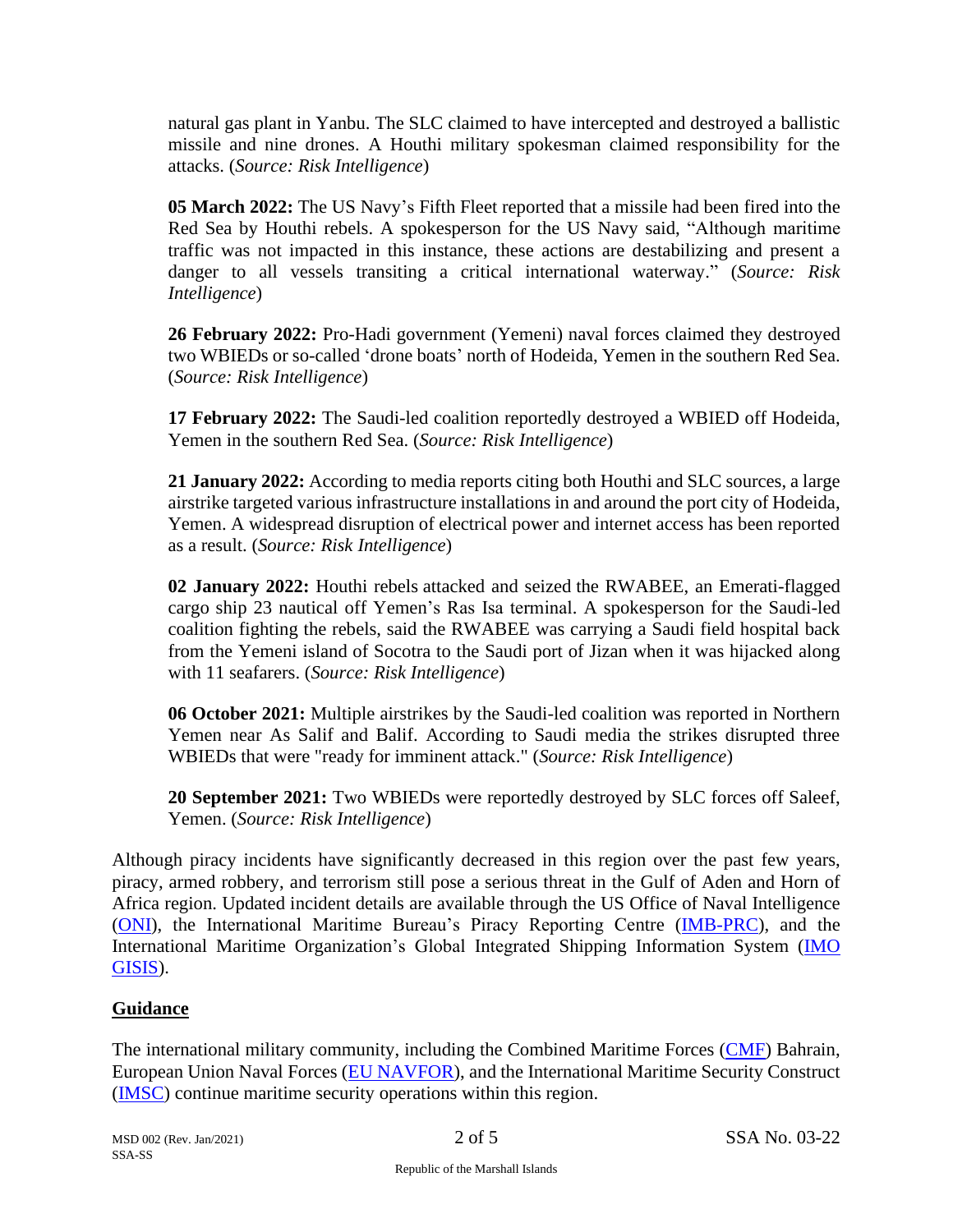RMI-registered vessels are advised to review security assessments and plans, ensure AIS and LRIT is always transmitting (except in extraordinary circumstances, consistent with SOLAS), and monitor VHF Channel 16.

- Due to the ongoing conflict in Yemen, RMI-flagged vessels transiting the Southern Red Sea, Bal el Mandeb, or Gulf of Aden should operate under a heightened state of alert due to the potential for direct or collateral damage. These threats may come from a variety of different sources including, but not limited to, missiles, projectiles, mines, small arms, or waterborne improvised explosive devices.
- RMI-flagged vessels are advised to avoid entering or loitering near Yemen's Red Sea ports. Vessels at anchor, operating in restricted maneuvering environments, or proceeding at slow speeds should be especially vigilant.
- Conduct a pre-voyage risk assessment and incorporate appropriate protective measures into the Ship Security Plan.
- The Maritime Security Transit Corridor [\(MSTC\)](https://combinedmaritimeforces.com/maritime-security-transit-corridor-mstc/) should be used by all merchant vessels transiting the Gulf of Aden and Bab al Mandeb.
- Best Management Practices to Deter Piracy and Enhance Maritime Security in the Red Sea, Gulf of Aden, Indian Ocean and Arabian Sea [\(BMP5\)](https://www.maritimeglobalsecurity.org/media/1038/bmp5-high_res.pdf), and the [Maritime Global Security](http://www.maritimeglobalsecurity.org/) website should be consulted prior to operating in the above listed geographic areas.
- The International Maritime Security Construct (IMSC) was established to maintain freedom of navigation, international law, and free flow of commerce to support stability and security of the maritime commons in the Persian/Arabian Gulf, Strait of Hormuz, Gulf of Oman, and the Bab al Mandeb. The IMSC is currently supported by Albania, Australia, Bahrain, Kingdom of Saudi Arabia, United Arab Emirates, United Kingdom and United States. For further information and important guidance, please review the **IMSC** brochure and [IMSC Bridge Reference Cards.](https://www.register-iri.com/wp-content/uploads/20211206_IMSC-Bridge-Card-English-SSA-01-22.pdf)

# **Reporting**

RMI-flagged vessels operating in these areas are advised to report any incidents or suspicious activities to US or Coalition Naval Vessels on VHF Channel 16. In addition:

• For the Red Sea. Arabian Sea, the Gulf of Oman, and the Persian Gulf: Simultaneously register with both the United Kingdom Maritime Trade Office (UKMTO) and the US Naval Forces Central Command Naval Cooperation and Guidance for Shipping (NAVCENT NCAGS) Watch 24 hours prior to entering the Indian Ocean Voluntary Reporting Area by sending UKMTO and NAVCENT NCAGS, via a single e-mail, the Initial Report from Annex D of Best Management Practices to Deter Piracy and Enhance Maritime Safety in the Red Sea, Gulf of Aden, Indian Ocean and the Arabian Sea (BMP5).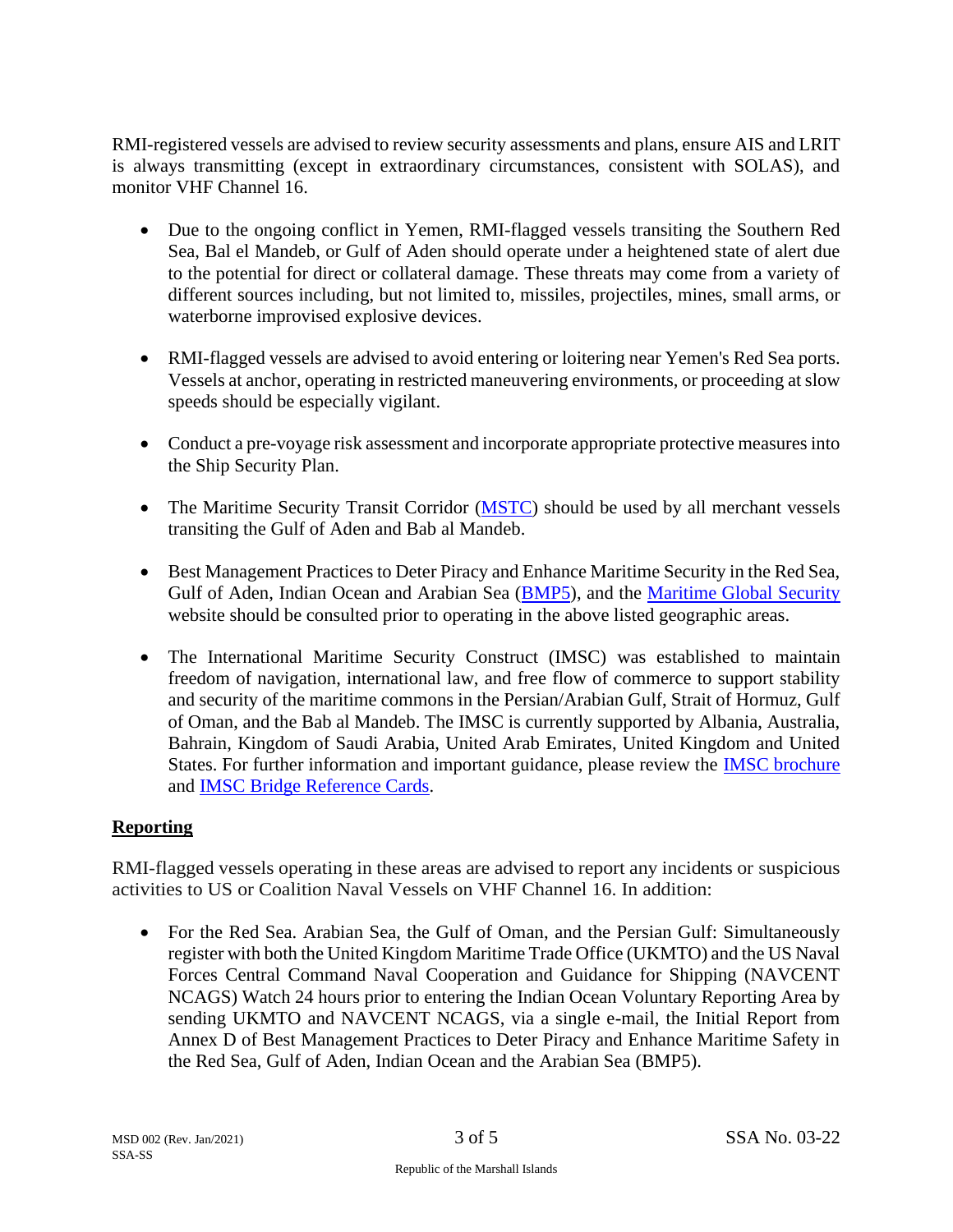- Include the estimated times of arrival at the Suez Canal, Bab al Mandeb (BAM), and Strait of Hormuz (SoH) in Line 10 of the report and add a 'line 14' for comments as needed (e.g., speed restrictions or other constraints, anticipated time of entering/exiting the SoH Traffic Separation Scheme; an outline of the navigation plan for operating in the SoH and Persian Gulf, etc.).
- In the event of an incident or suspicious activity, call [UKMTO](https://www.ukmto.org/) or the US Fifth Fleet Battle Watch and activate the Ship Security Alert System (SSAS) immediately.
- Answer all VHF calls professionally. DO NOT IGNORE.
- Utilize other reporting forms included in Annex D of BMP5 as necessary, including both UKMTO and NAVCENT NCAGS on each of these reports.
- All vessels should be aware that US and other coalition naval forces may conduct maritime awareness calls, queries, and approaches to ensure the safety of vessels transiting the Persian Gulf, Strait of Hormuz, Gulf of Oman, and Arabian Sea. If an RMI-flagged vessel suspects it is being hailed from a source falsely claiming to be a US or coalition naval vessel, UKMTO and the US Fifth Fleet Battle Watch should be immediately informed.
- If hailed by non-coalition forces, provide vessel name, flag state, and affirm that the vessel is proceeding in accordance with international law as reflected in the Law of the Sea Convention (UNCLOS). The master should immediately inform UKMTO and the US Fifth Fleet Battle Watch. Please also refer to the [IMSC brochure](https://www.register-iri.com/wp-content/uploads/IMSC-Brochure-SSA-01-20.pdf) and [IMSC Bridge Reference](https://www.register-iri.com/wp-content/uploads/20211206_IMSC-Bridge-Card-English-SSA-01-22.pdf)  [Cards](https://www.register-iri.com/wp-content/uploads/20211206_IMSC-Bridge-Card-English-SSA-01-22.pdf) for additional guidance.
- If non-coalition forces seek to board an RMI-flagged vessel navigating these waters, the ship's Master should, if the safety of the ship and crew would not be compromised, decline permission to board, noting that the vessel is proceeding in accordance with international law, as reflected in UNCLOS, and immediately inform UKMTO and the US Fifth Fleet Battle Watch.
- If non-coalition forces board an RMI-flagged vessel, the vessel should immediately contact UKMTO and the US Fifth Fleet Battle Watch. The crew should not forcibly resist the boarding party. Refraining from forcible resistance does not imply consent or agreement to boarding.
- Vessels operating in these areas are advised to establish contact with both UKMTO and the NAVCENT NCAGS Watch, and to include both on all update or incident report emails, as detailed above. By including both addressees on each email, awareness will be enhanced without creating additional reporting burden.
- All security incidents and suspicious activities must be reported by RMI-flagged vessels to the RMI Maritime Administrator, as per All security incidents and suspicious activities must be reported by RMI-flagged vessels to the RMI Maritime Administrator, as per §12.5 of RMI Marine Notice [2-011-39.](https://www.register-iri.com/wp-content/uploads/MN-2-011-39.pdf)